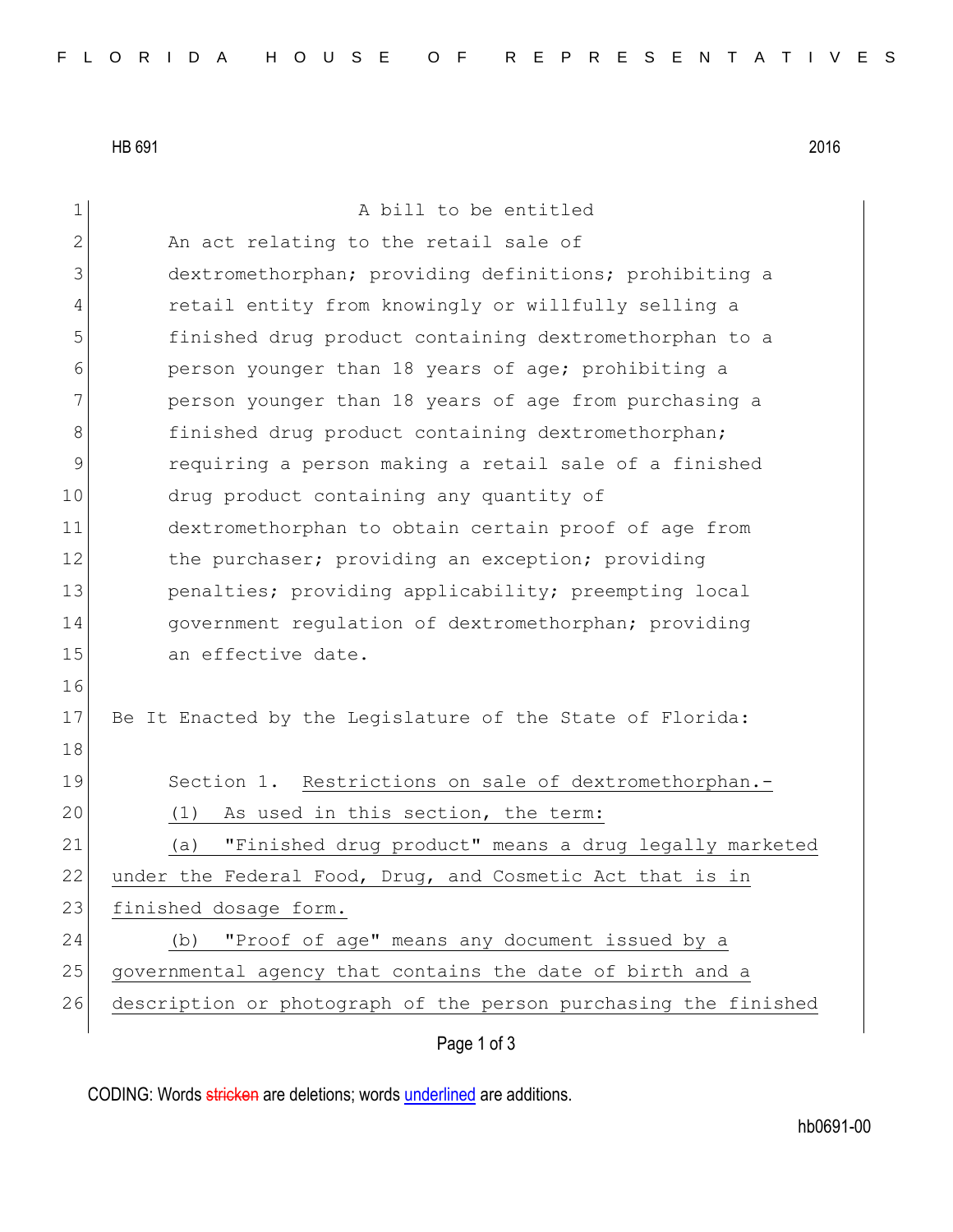## HB 691 2016

| 27 | drug product. The term includes, but is not limited to, a        |
|----|------------------------------------------------------------------|
| 28 | passport, military identification card, or driver license.       |
| 29 | (2) (a) A retail entity may not knowingly or willfully sell      |
| 30 | a finished drug product containing any quantity of               |
| 31 | dextromethorphan to a person younger than 18 years of age.       |
| 32 | (b) A person younger than 18 years of age may not purchase       |
| 33 | a finished drug product containing any quantity of               |
| 34 | dextromethorphan.                                                |
| 35 | (3) A person making a retail sale of a finished drug             |
| 36 | product containing any quantity of dextromethorphan must require |
| 37 | and obtain proof of age from the purchaser before completing the |
| 38 | sale, unless from the purchaser's outward appearance the person  |
| 39 | making the sale would reasonably presume the purchaser to be 25  |
| 40 | years of age or older.                                           |
| 41 | (4) (a) A manufacturer, distributor, or retailer whose           |
| 42 | employee or representative, during the course of the employee's  |
| 43 | or representative's employment or association with the           |
| 44 | manufacturer, distributor, or retailer, sells dextromethorphan   |
| 45 | in violation of this section is subject to a \$100 fine, except  |
| 46 | that a manufacturer, distributor, or retailer who demonstrates a |
| 47 | good faith effort to comply with this section is not subject to  |
| 48 | such penalty.                                                    |
| 49 | An employee or representative of a manufacturer,<br>(b)          |
| 50 | distributor, or retailer who, during the course of the           |
| 51 | employee's or representative's employment or association with    |
| 52 | the manufacturer, distributor, or retailer, sells                |
|    | Page 2 of 3                                                      |

CODING: Words stricken are deletions; words underlined are additions.